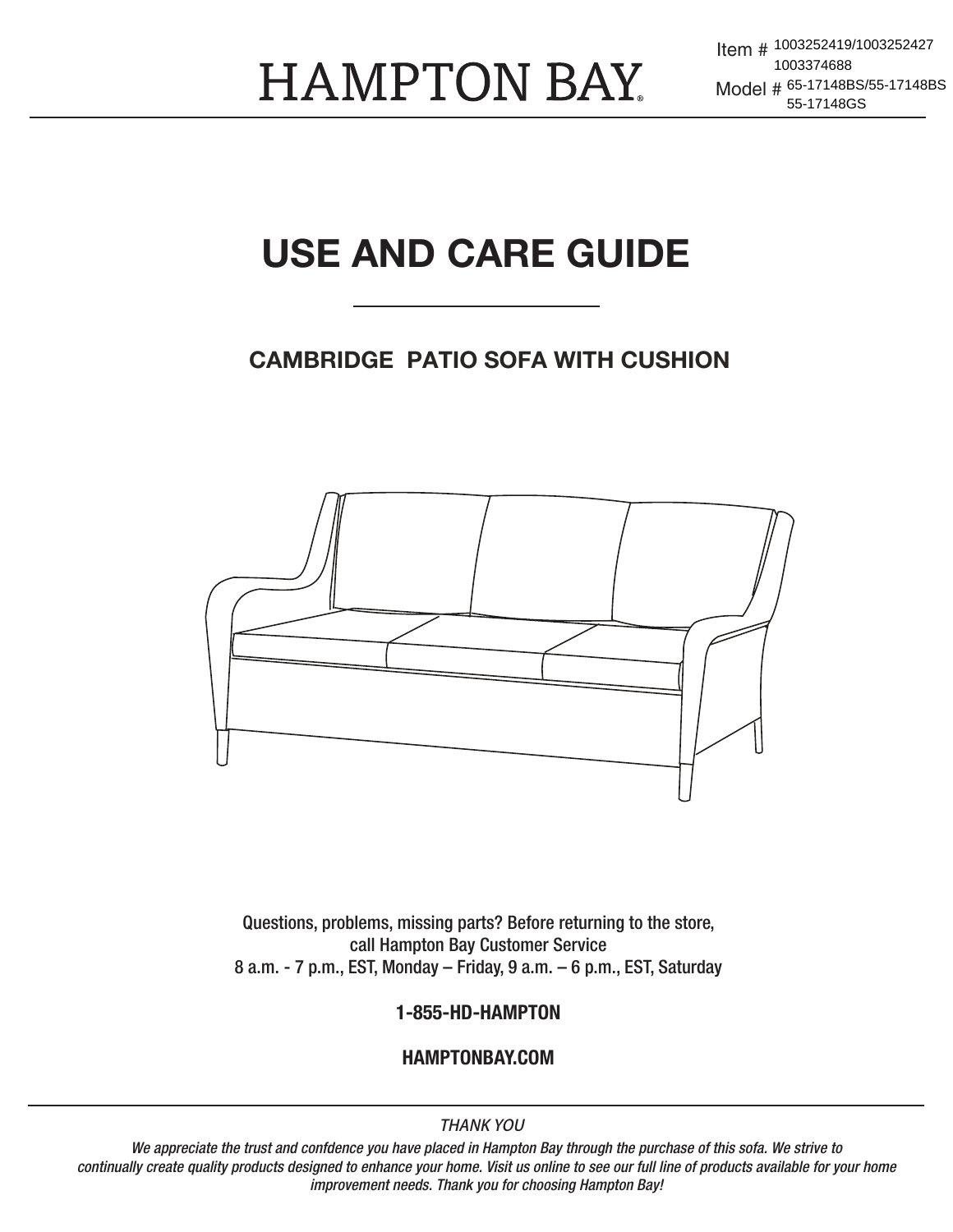# Table of Contents

# Important Safety Instructions

#### SAVE THESE INSTRUCTIONS

WARNING: FUELS USED IN LIQUEFIED PROPANE GAS APPLIANCES, AND THE PRODUCTS OF COMBUSTION OF SUCH FUELS, CAN EXPOSE YOU TO CHEMICALS INCLUDING BENZENE, WHICH IS KNOWN TO THE STATE OF CALIFORNIA TO CAUSE CANCER AND CAUSE BIRTH DEFECTS OR OTHER REPRODUCTIVEHARM. For more information go to: www.P65Warnings.ca.gov.



WARNING: FUELS USED IN WOOD OR CHARCOAL BURNING APPLIANCES, AND THE PRODUCTS OF COMBUSTION OF SUCH FUELS, CAN EXPOSE YOU TO CHEMICALS INCLUDING CARBON BLACK, WHICH IS KNOWN TO THE STATE OF CALIFORNIA TO CAUSE CANCER, AND CARBON MONOXIDE, WHICH IS KNOWN TO THE STATE OF CALIFORNIA TO CAUSE BIRTH DEFECTS OR OTHER REPRODUCTIVE HARM. For more information go to: www.P65Warnings.ca.gov.

#### READ ALL INSTRUCTIONS BEFORE USE

To reduce the risk of injury to persons:

- 1. Close supervision is necessary when this furnishing is used by or near children, or disabled persons, if applicable.
- 2. Use this furnishing only for its intended use as described in these instructions. Do not use attachments not recommended by the manufacturer.

#### SET UP YOUR FURNITURE PROPERLY

- 1. Ensure that all parts are assembled properly and fully tightened as per the instructions.
- 2. When placing in the desired location, ensure that all legs are resting on the same surface.

#### EXAMINE YOUR FURNITURE

Examine occasionally to ensure that there are no loose parts. If loose parts are found, they must be re-tightened fully before additional use.

#### OBERVE WEIGHT LIMITS

The weight limits for the following products are listed below:

|  | $\Box$ Chair: 300 lbs |  |  |
|--|-----------------------|--|--|
|--|-----------------------|--|--|

- $\Box$  Swivel Chair: 300 lbs
- □ Loveseat: 500 lbs
- 
- 
- □ Ottoman: 150 lbs
- $\Box$  Table: 50 lbs
- $\Box$  Sofa: 700 lbs  $\Box$  Rocking Chair: 300 lbs
- □ Chaise Lounge: 300 lbs
- $\Box$  Dining Table: 100 lbs
- □ Dining Chair: 200 lbs



CAUTION: If you overload your furniture,injuries can occur.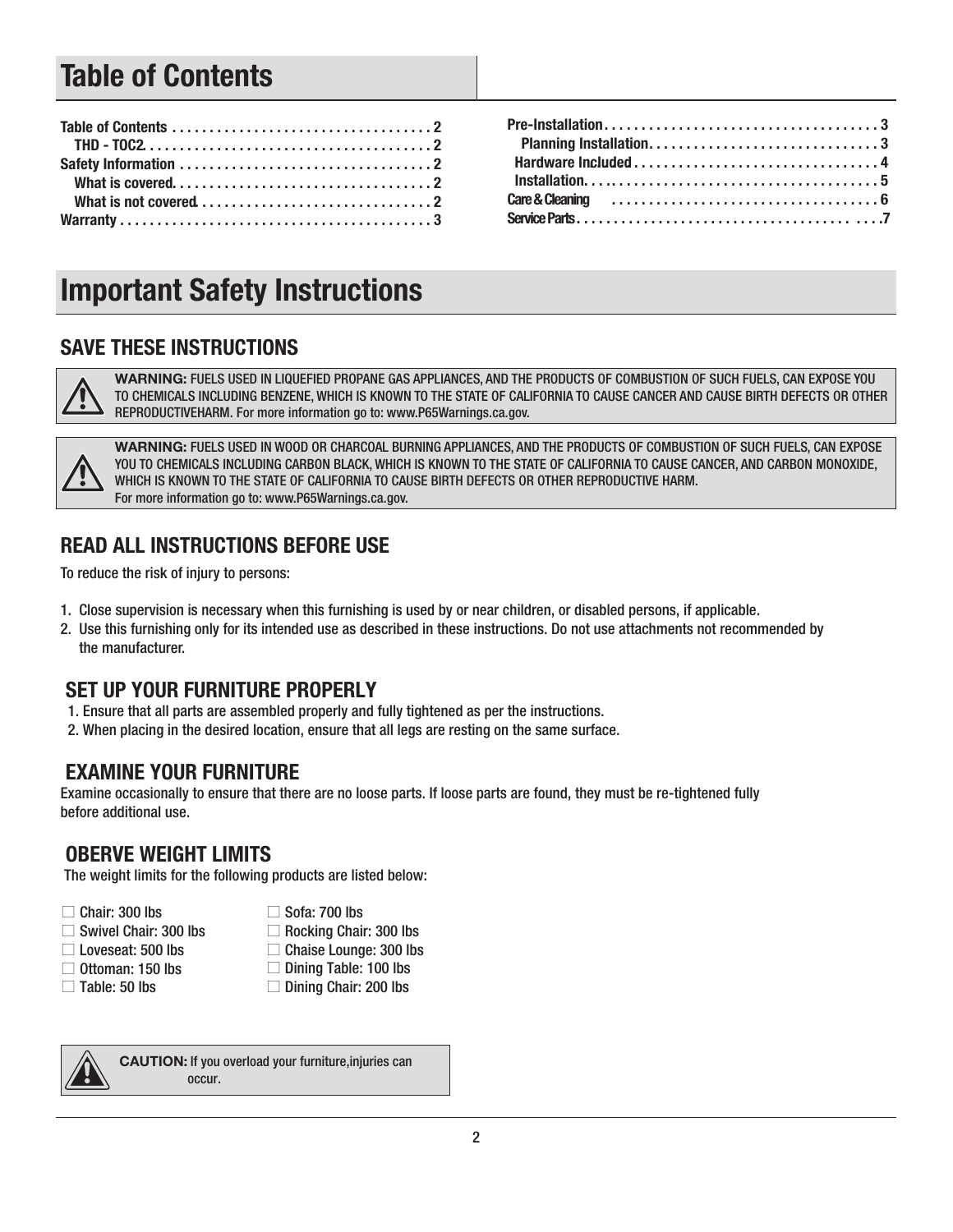# **Warranty**

#### TWO YEAR FRAME, WEAVE AND FABRIC LIMITED WARRANTY

#### WHAT IS COVERED

We warrant the frame, weave and fabric to be free of manufacturing defects to the original purchaser for two years. For glass table top we warrant 30 days from the date of purchase.

#### WHAT IS NOT COVERED

This warranty does not cover commercial use, hardware, acts of nature, fire, freezing and abusive use. In addition, purchased parts are not covered under this warranty.

We reserve the right to make substitutions with similar merchandise, if the model in question is no longer in production. Contact the Customer Service Team at 1-855-HD-HAMPTON or visit www.Hamptonbay.com.

# Pre-Installation

#### PLANNING INSTALLATION

To prevent damage, place all parts on a soft surface during assembly. Remove all protective caps before beginning assembly.

#### HARDWARE INCLUDED











| Part      | <b>Description</b>        | <b>Quantity</b> |
|-----------|---------------------------|-----------------|
| AA        | Bolt ( $\Phi$ 1/4X35mm)   |                 |
| <b>BB</b> | Washer $(\Phi 6mm)$       | 11              |
| CC.       | Cap for bolt $(\Phi 6mm)$ | 11              |
| DD        | Bolt ( ⊕ 1/4X20mm)        |                 |
| FF        | Hex wrench (4mm)          |                 |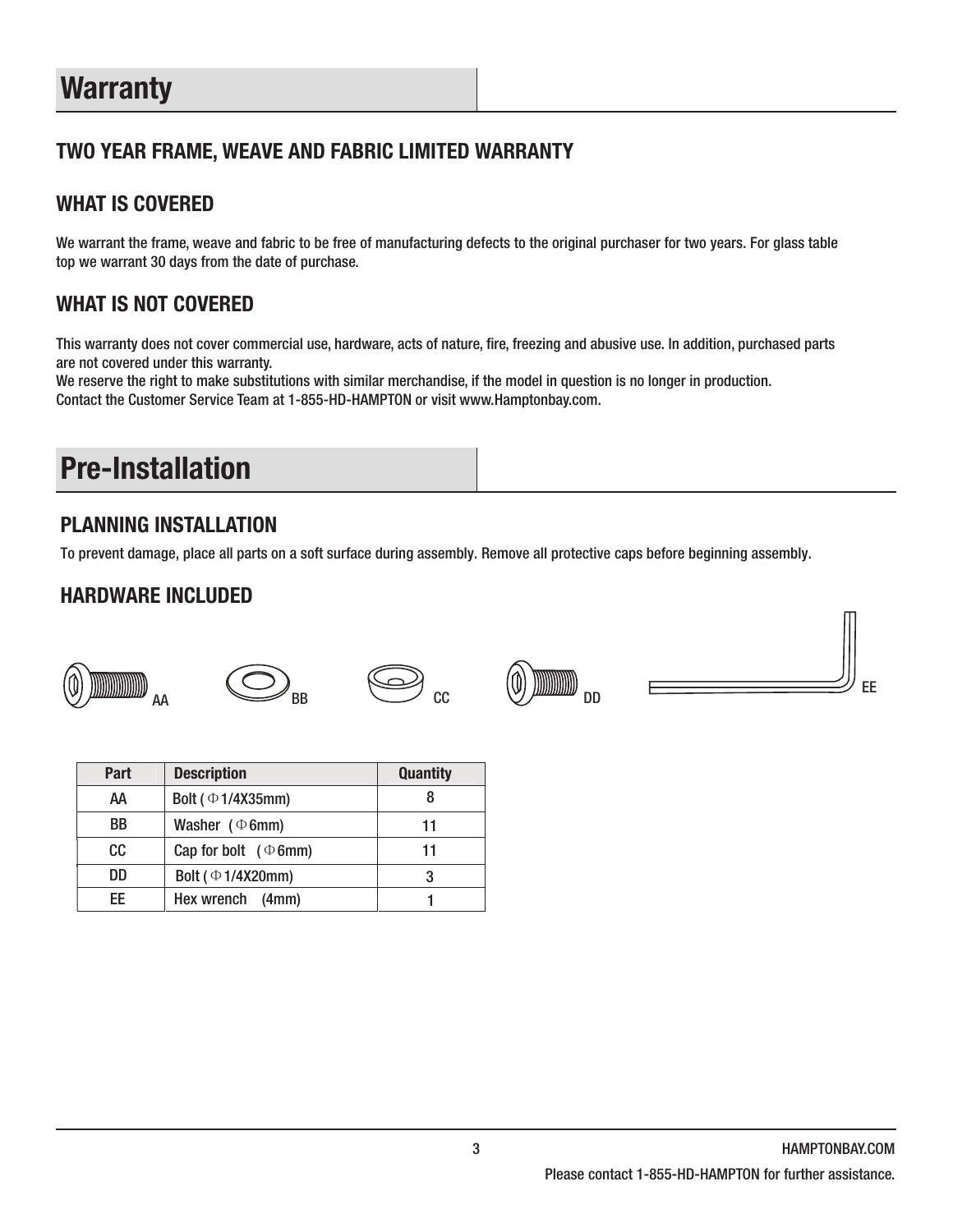# Pre-Installation

### PACKAGE CONTENTS



| Part | <b>Description</b>   | <b>Quantity</b> |
|------|----------------------|-----------------|
| A    | <b>Seat</b>          |                 |
| В    | <b>Back</b>          |                 |
| C    | Left arm             |                 |
|      | Right arm            |                 |
|      | Seat cushions        |                 |
|      | <b>Back cushions</b> |                 |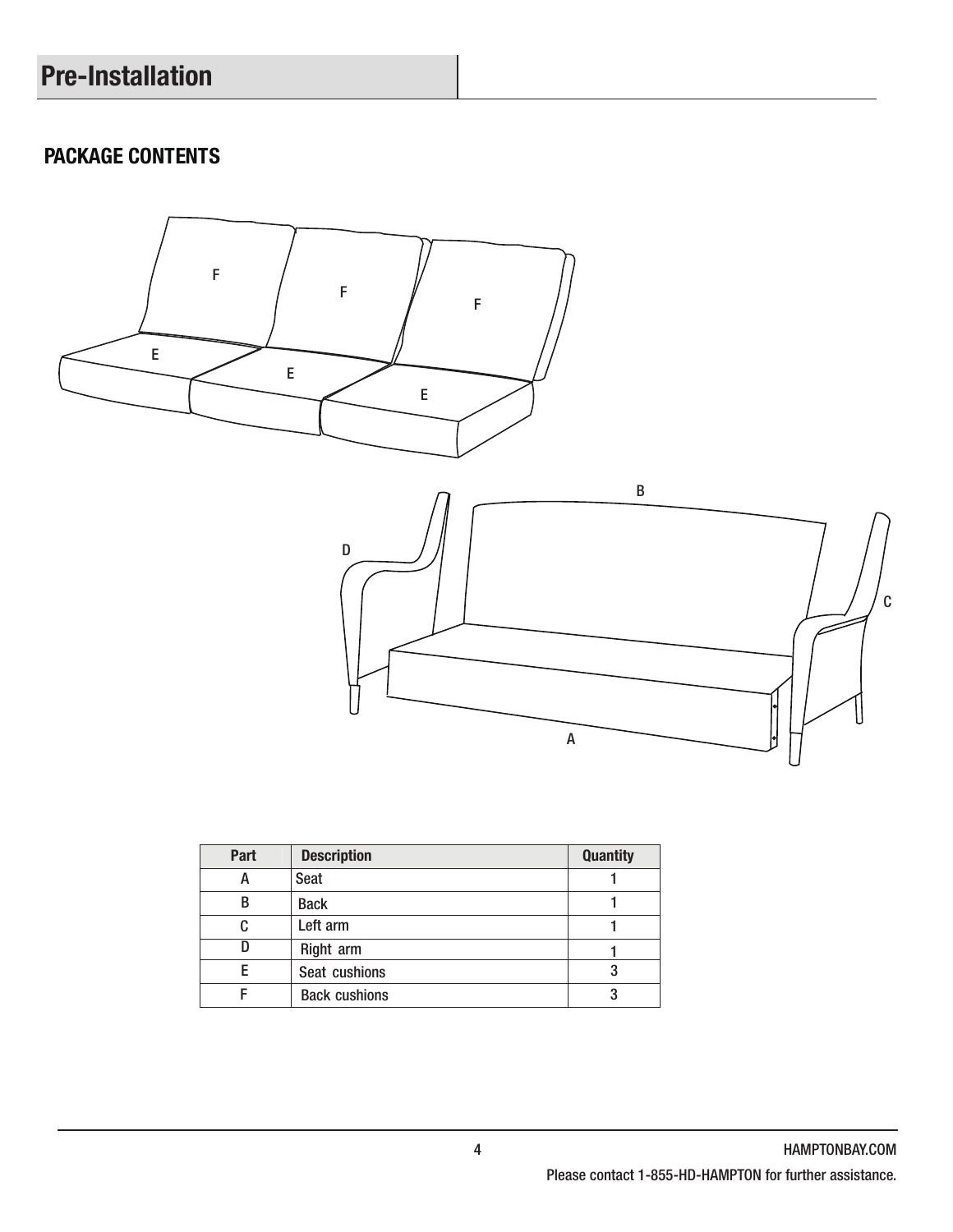# Installation

## Attaching the back  $\boldsymbol{2}$

- $\Box$  Attach the back (B) to the seat (A) by aligning two holes
- on the back (B) with the two holes on the seat (A). Insert bolts(DD) with washers (BB) . Tighten half way using the Hex wrench(EE). Do not □

tighten completely. . DD BB



B

#### Attaching the right arm

 $_\square$  Attach the right arm (D) to seat (A) fasten with bolts (AA)and washers(BB).Tighten half way using the Hex wrench (EE).Do not tighten completely.( Fig 1) Attach the back (B) to the right arm (D) insert bolts

 $\Box$ (AA)with washers (BB) and tighten half way using the Hex wrench (EE).Do not tighten completely.( Fig 2)



# Attaching the left arm

- $\Box$  Attach the left arm (C) to seat (A) fasten with bolts (AA) and washers (BB).Tighten half way using the Hex wrench(EE).Do not tighten completely.( Fig 1)
- Attach the back (B) to the left arm(C) by aligning the hole on the back (B) with the hole on the left arm (C). Insert bolts(AA)with washers (BB) and tighten half way using the Hex wrench (EE).Do not tighten completely. ( Fig 2) □



# **Completing the assembly**

- □ Place the sofa right side up.
- □ Fully tighten all the bolts (AA) with the Hex wrench (EE)
- and cover with the bolt caps (CC).( Fig 1) □
- □ Adjust leg levelers as required. Place the seat cushion (E) and back cushion (F) on the sofa. This sofa is now ready for your enjoyment.( Fig 2)



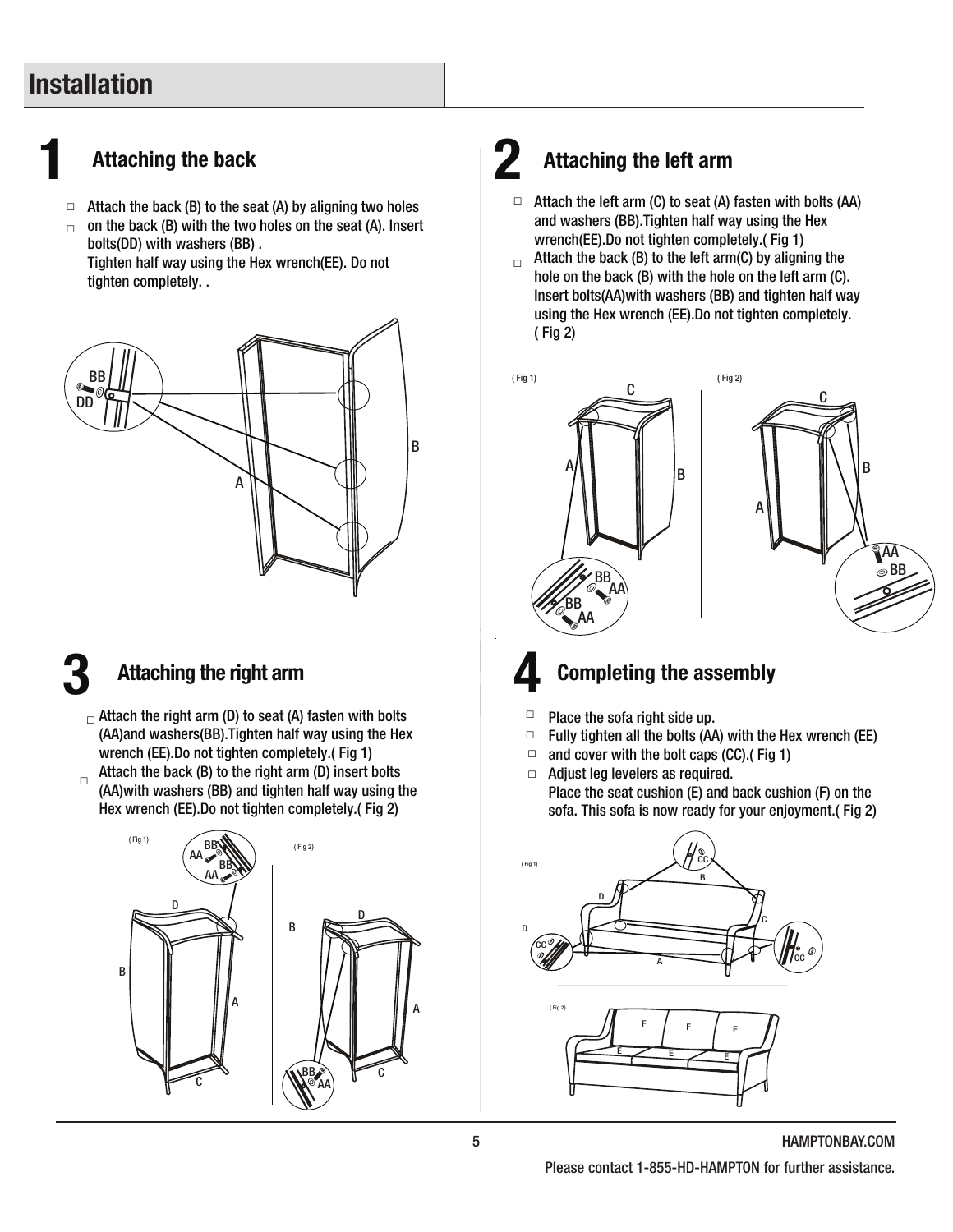# Care and Cleaning

- □ Before using, wipe with a clean, dry cloth. Do not use bleach or solvents. When not in use, store furniture in a cool, dry place. If your set includes cushions or mesh fabric, they may be cleaned by hand with a mild solution of soap and water.
- □ Rinse cushion thoroughly and allow to drip dry. Do not machine wash or tumble dry, as cushions may shrink.
- □ Do not use bleach or solvents on fabrics. When cleaning the table top make sure to use a soft, clean cloth that does not bleed color as well.

# Care and Maintenance

- Wash the frame with a mild solution of soap and water, rinse with clean water, and dry thoroughly.  $\Box$
- Cushions may also be cleaned by hand with a mild solution of soap andwater. Rinse the cushion cover thoroughly and allow to drip dry. The back cushion and pillow should be spot cleaned with a soft cloth. Do not machine wash or tumble dry, as cushions may shrink. Do not use bleach or solvents on fabrics. Never use cleaners that contain acid or abrasive materials.  $\Box$
- Use and operation: To improve the lifespan of this furniture, cover when not use and store in a dry place in the off season. □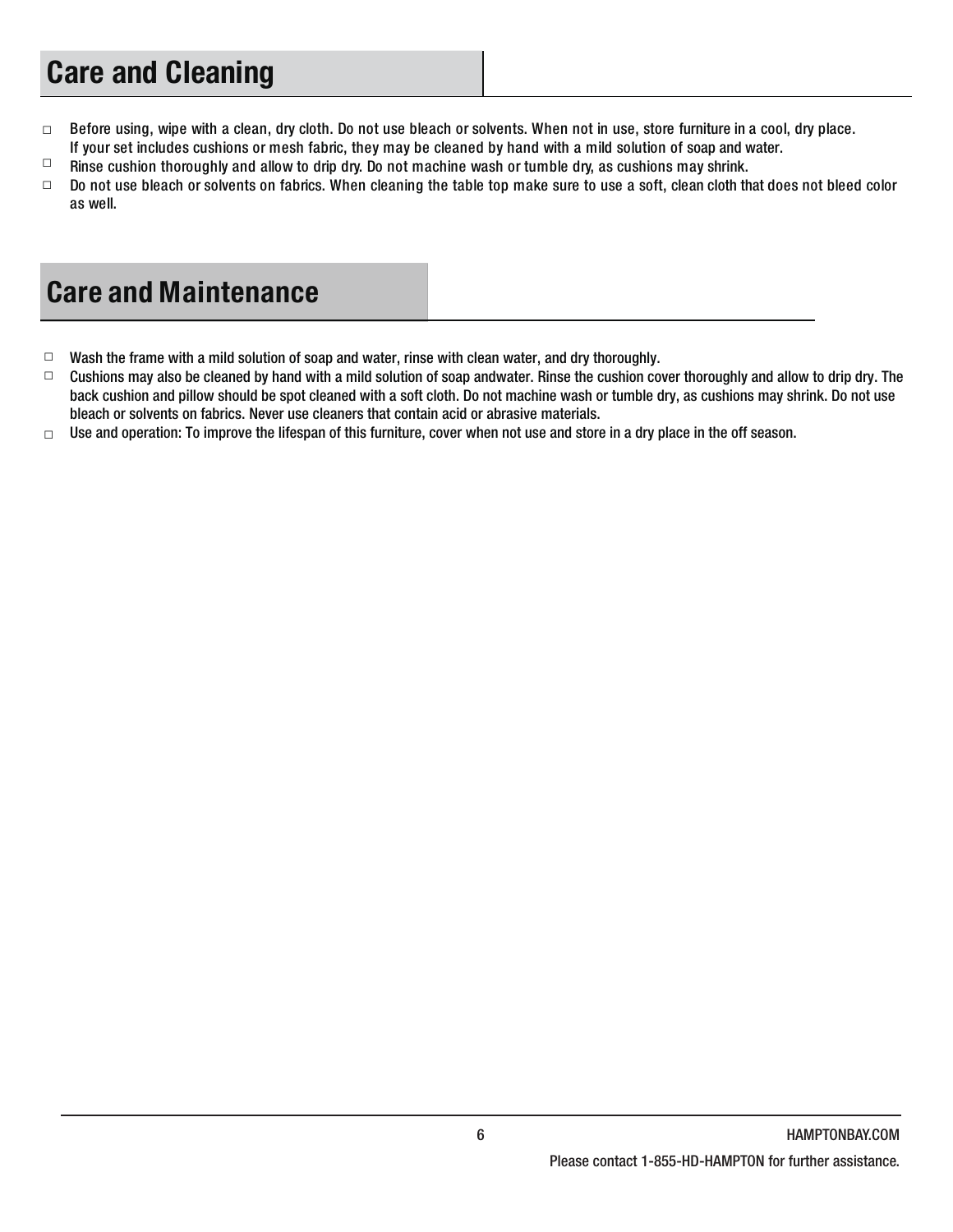# Service Parts

MODEL TYPE

| Part | <b>Description</b>  | Quantity |
|------|---------------------|----------|
| А    | Seat                |          |
| В    | <b>Back</b>         |          |
| C    | Left arm            |          |
|      | Right arm           |          |
|      | Seat cushion        | 3        |
|      | <b>Back cushion</b> | 3        |